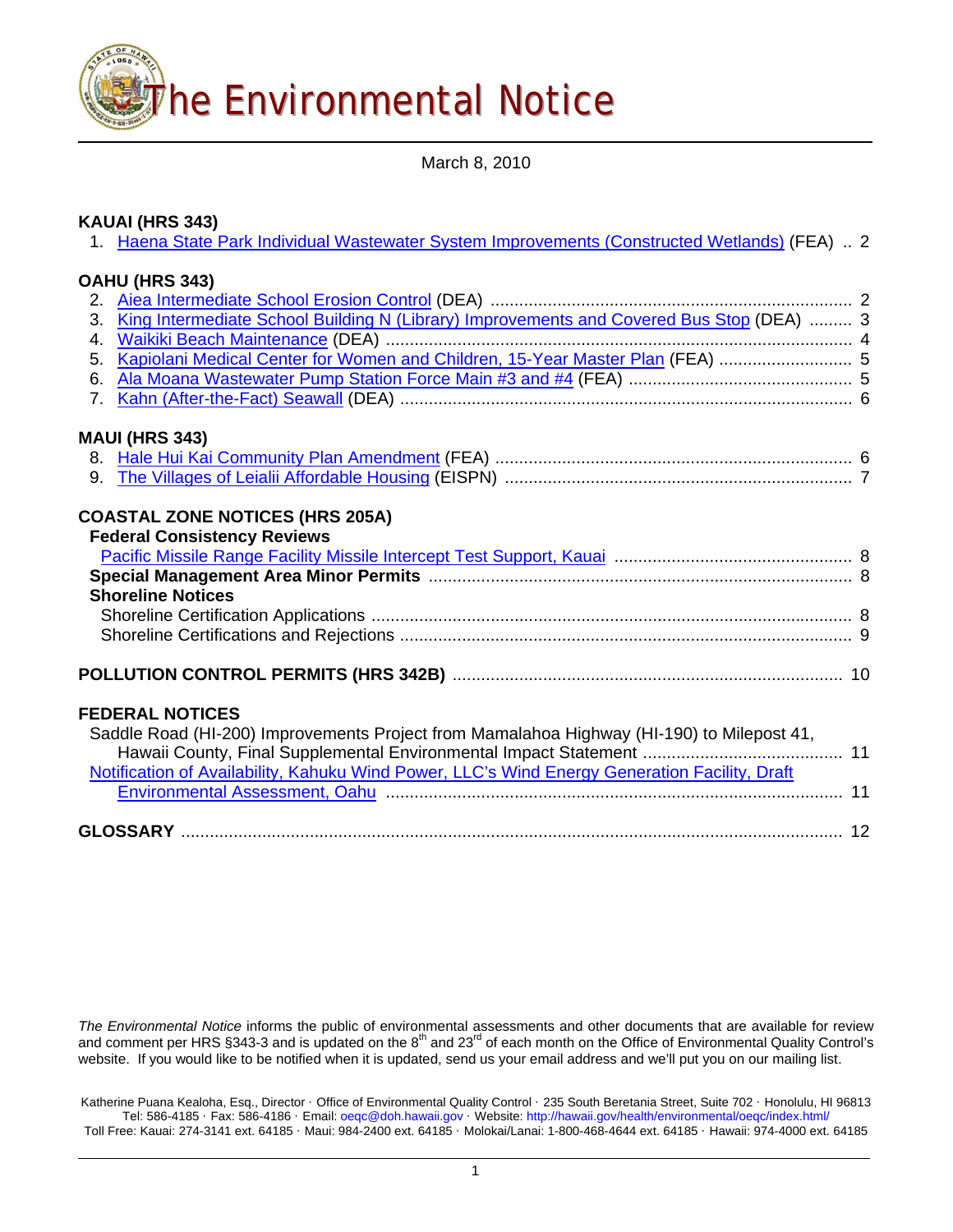## **KAUAI (HRS 343)**

## **1. [Haena State Park Individual Wastewater System Improvements \(Constructed Wetlands\)](http://oeqc.doh.hawaii.gov/Shared%20Documents/EA_and_EIS_Online_Library/Kauai/2010s/2010-03-08-KA-FEA-Haena-State-Park-Imp.pdf) (FEA)**

| Island:            | Kauai                                                                                                                                           |  |
|--------------------|-------------------------------------------------------------------------------------------------------------------------------------------------|--|
| District:          | Hanalei                                                                                                                                         |  |
| TMK:               | 5-9-08: por. 01                                                                                                                                 |  |
| <b>Proposing</b>   |                                                                                                                                                 |  |
| Agency:            | Dept of Land and Natural Resources, Engineering Division, PO Box 373, Honolulu, HI<br>96809. Valerie Suzuki, P.E., tel: 587-0275, fax: 587-0283 |  |
| <b>Approving</b>   |                                                                                                                                                 |  |
| Agency:            | Board of Land and Natural Resources, PO Box 621, Honolulu, HI 96809. Laura Thielen,<br>Chairperson, tel: 587-0404, fax: 587-0390                |  |
| <b>Consultant:</b> | PBR HAWAII, 1001 Bishop Street, Suite 650, Honolulu, HI 96813. Catie Fernandez,<br>Planner, tel: 521-5631, fax: 523-1402                        |  |
| <b>Permits:</b>    | Special Management Area Use Permit, Shoreline Certification                                                                                     |  |
| <b>Comments:</b>   | FEA accepted by the Approving Agency. There is no comment period                                                                                |  |

The State Department of Land and Natural Resources, Division of State Parks is proposing to construct individual wastewater disposal system improvements at the existing comfort station located in Haena State Park, Kauai. The existing septic tank and leachfield were constructed in accordance with Department of Health regulations for wastewater systems but the community has raised concerns of desecration to underlying cultural and archaeological resources with continuation of the leach field. Therefore, without further disturbance of the archaeological site, the project will be located away from the site and utilize new septic tanks for primary treatment of effluent, and incorporate a constructed wetland for secondary treatment. The project will thereby improve the water quality prior to disposal in a new subsurface absorption bed located in an area less likely to contain archaeological features. The Final EA contains an analysis of potential impacts and associated mitigation measures to ensure potential adverse impacts are minimized or mitigated.

## **OAHU (HRS 343)**

## **2. [Aiea Intermediate School Erosion Control](http://oeqc.doh.hawaii.gov/Shared%20Documents/EA_and_EIS_Online_Library/Oahu/2010s/2010-03-08-OA-DEA-Aiea-Int-School-Erosion.pdf) (DEA)**

| Island:<br><b>District:</b><br>TMK:<br><b>Proposing</b> | Oahu<br>Ewa<br>$(1)$ 9-9-05:01                                                                                                                                                                       |
|---------------------------------------------------------|------------------------------------------------------------------------------------------------------------------------------------------------------------------------------------------------------|
| Agency:                                                 | Dept of Education, FDB -Planning Section, 4680 Kalanianaole Hwy., Bldg. TB1A,<br>Honolulu, HI 96821. Gaylyn Nakatsuka, 377-8315                                                                      |
| <b>Approving</b>                                        |                                                                                                                                                                                                      |
| Agency:                                                 | Dept of Education, Facilities Development Branch, P.O. Box 2360, Honolulu, HI 96804.<br>Robert W. Purdie, Jr., 586-0408                                                                              |
| <b>Consultant:</b>                                      | Kimura International, Inc., 1600 Kapiolani Boulevard, Suite 1610, Honolulu, HI 96814.<br>Leslie Kurisaki, 944-8848                                                                                   |
| <b>Permits:</b><br><b>Comments:</b>                     | Dept of Army Section 404, Section 401WQC, standard construction permits<br>DEA 30-day comment period starts from the date of this Notice. Address comments to<br>the Proposing Agency and Consultant |

Aiea Stream runs along the northwestern perimeter of Aiea Intermediate School. Over the years, severe erosion of the stream bank has caused the loss of several feet of land at the top of the stream bank bluff.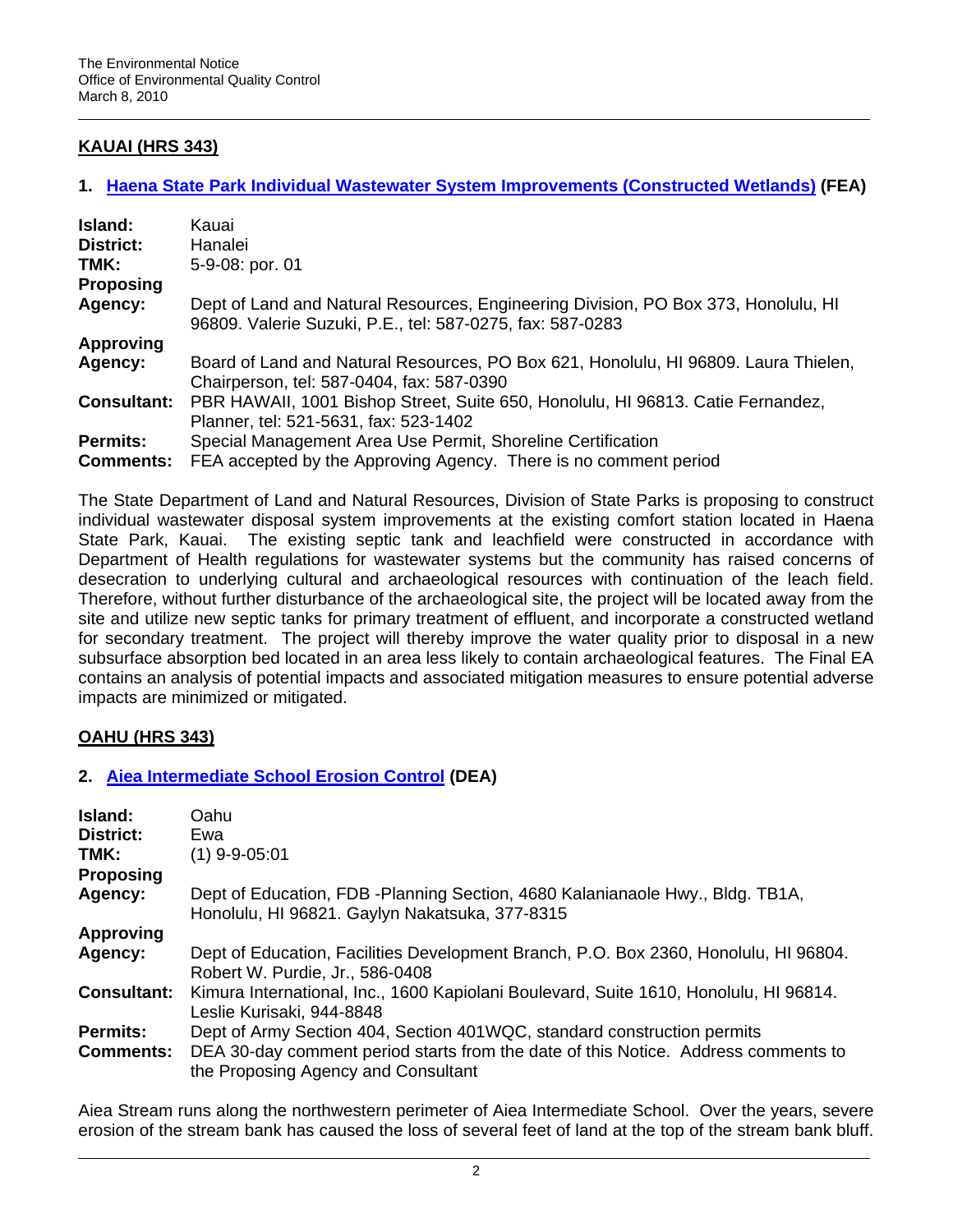This has already undermined an electrical box, requiring relocation of the school's electrical lines to a new overhead line. The severe erosion continues to undermine the school's access road near the cafeteria, which is used by delivery trucks and provides access to several buildings and playing fields.

The proposed project will protect and stabilize a 150-foot segment of the eroding stream bank by backfilling the eroded areas, trimming or removing the unstable outcrops, and applying wire-reinforced shotcrete to prevent the further sloughing and retreat of the stream bank. The area at the toe of the slope near the stream will be excavated, reinforced and backfilled to three feet below grade to protect against scour caused by the stream flow. During construction, there will be noise and dust in the immediate vicinity. The project's location next to the school road will impact access and circulation within the campus. Portions of the roadway will be used for construction equipment staging and access, and traffic may be reduced to one lane. Project construction is proposed during the summer months when school is not in session, to reduce inconvenience to students and staff. The work area within the stream bed will be isolated with sandbags to contain debris and prevent adverse water quality impacts. Construction during the dry season will reduce stream bank erosion and runoff. The proposed stream improvements will be designed to minimize changes to the stream hydraulics, and are not expected to cause erosion in other areas of the stream or result in flooding problems downstream. A Department of the Army Section 404 and Section 401 Water Quality Certification from the Dept. of Health Clean Water Branch will be obtained. Site specific best management practices will be implemented, and all conditions of these permits/approvals will be met. There are no threatened or endangered species in the project area. Aiea Stream has minimal aquatic resource value, with primarily exotic (introduced) species, and there will not be an adverse impact on stream biota. Archaeological studies did not find evidence of any cultural properties within the project area, and no further archaeological work was recommended. See also the [Cultural Impact Assessment.](http://oeqc.doh.hawaii.gov/Shared%20Documents/EA_and_EIS_Online_Library/Oahu/2010s/2010-03-08-OA-DEA-Aiea-Int-School-Erosion-CIA.pdf)

Overall, the temporary construction-related impacts can be mitigated and are not significant. There will be no adverse long-term impacts, and the project will improve water quality in Aiea Stream by correcting an ongoing erosion problem.

### **3. [King Intermediate School Building N \(Library\) Improvements and Covered Bus Stop](http://oeqc.doh.hawaii.gov/Shared%20Documents/EA_and_EIS_Online_Library/Oahu/2010s/2010-03-08-OA-DEA-King-Int-School.pdf) (DEA)**

| Island:            | Oahu                                                                                                                      |
|--------------------|---------------------------------------------------------------------------------------------------------------------------|
| <b>District:</b>   | Koolaupoko                                                                                                                |
| TMK:               | $(1)$ 4-6-04:02 (por)                                                                                                     |
| <b>Proposing</b>   |                                                                                                                           |
| Agency:            | Dept of Education, Facilities Development Branch, P.O. Box 2360, Honolulu, HI 96804.<br>Jonathan Weintraub, 586-0439      |
| <b>Approving</b>   |                                                                                                                           |
| Agency:            | Same                                                                                                                      |
| <b>Consultant:</b> | Kimura International, Inc., 1600 Kapiolani Boulevard, Suite 1610, Honolulu, HI 96814.<br>Leslie Kurisaki, 944-8848        |
| <b>Permits:</b>    | Special Management Area Use permit, construction and grading permits                                                      |
| <b>Comments:</b>   | DEA 30-day comment period starts from the date of this Notice. Address comments to<br>the Proposing Agency and Consultant |

The State Department of Education (DOE), Windward School District is proposing improvements at S.W. King Intermediate School in Kaneohe, Oahu. Job No. P00056-06 will replace roof-top air conditioning equipment on the school library Building N with equipment in a new ground level mechanical room. The aging roof-top equipment causes ongoing roof leaks that are costly and inefficient to repair. Replacement of equipment in a ground-level mechanical and chiller room will be more cost effective and is consistent with the current policy to replace roof-top mechanical equipment on State-owned facilities.

Job No. P00156-06 will construct additional staff parking next to the library, and a covered bus shelter on the west side of the main school access road, adjacent to the playing field. More than 300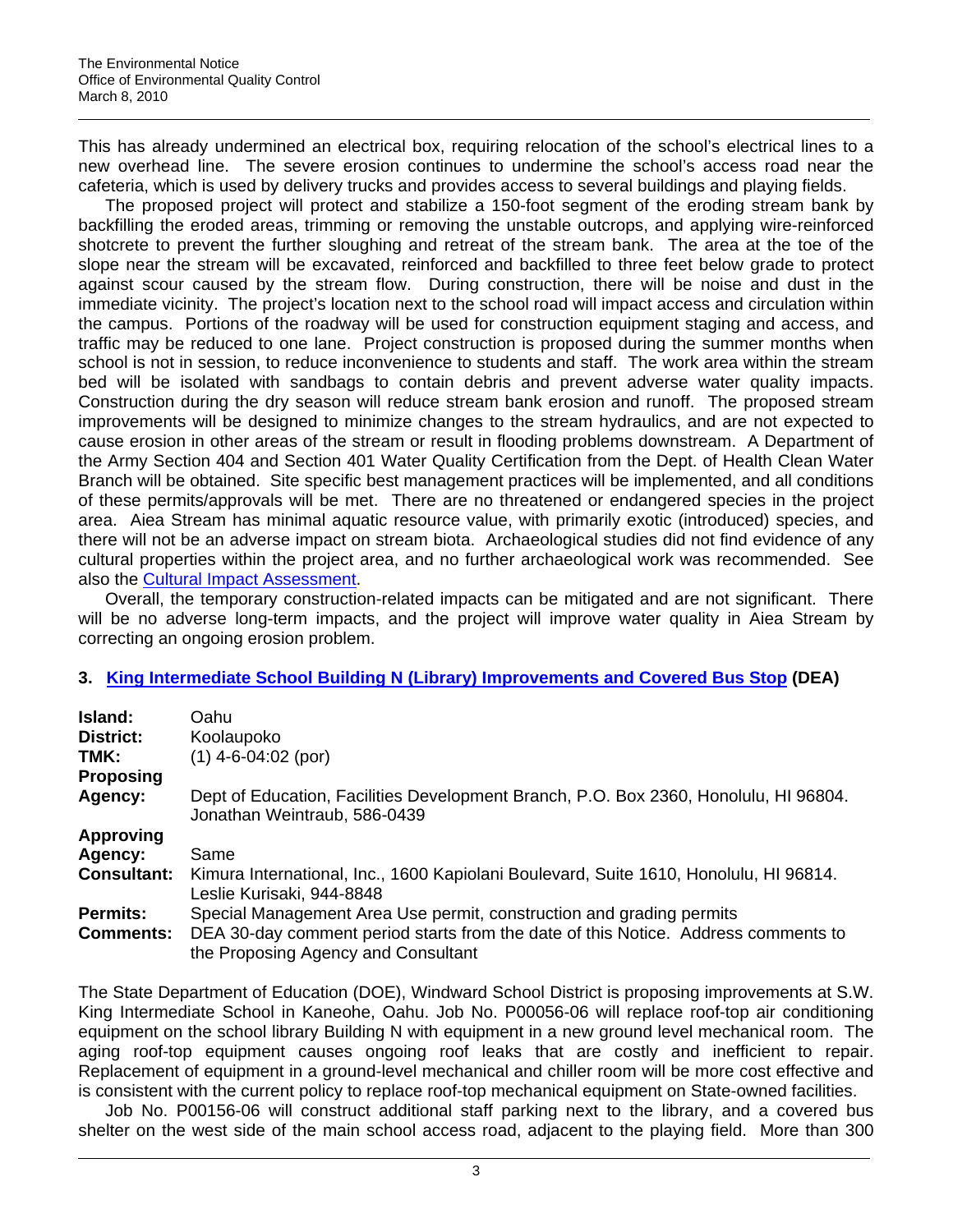students at King Intermediate School ride privately-contracted school buses to and from school daily. Currently, bus loading and unloading occurs in a small parking lot, which does not provide shelter from the sun and rain. A covered and lighted bus shelter with seating for approximately 250 students will be constructed. A dedicated drop-off and pick-up lane will be able to accommodate up to five buses. A retaining wall approximately 100 to 200 feet in length and two to four feet in height will be constructed along the playing field, behind the covered bus shelter. During construction, there will be noise and dust in the immediate vicinity of these improvements. Construction of the bus shelter on the main school entry road will impact access and circulation and traffic may be temporarily reduced to one lane. Project construction is proposed during the summer months when school is not in session, to reduce inconvenience to students and staff. The project area is a developed school campus, and there are no threatened or endangered species in the project area. An archaeological monitoring plan was prepared for the project and approved by the State Historic Preservation Division. See also the Cultural Impact [Assessment](http://oeqc.doh.hawaii.gov/Shared%20Documents/EA_and_EIS_Online_Library/Oahu/2010s/2010-03-08-OA-DEA-King-Int-School-CIA.pdf). On-site monitoring is recommended for all initial ground disturbing activities and any excavation below 12 inches in depth. There will be no adverse, long-term impacts, and temporary construction-related impacts can be adequately mitigated. Overall, the proposed improvements will have a positive impact on the efficient operation of the school.

# **4. [Waikiki Beach Maintenance](http://oeqc.doh.hawaii.gov/Shared%20Documents/EA_and_EIS_Online_Library/Oahu/2010s/2010-03-08-OA-DEA-Waikiki-Beach-Maint.pdf) (DEA)**

| Island:<br>District:<br>TMK:<br><b>Proposing</b> | Oahu<br>Honolulu<br>N/A                                                                                                                                                 |
|--------------------------------------------------|-------------------------------------------------------------------------------------------------------------------------------------------------------------------------|
| Agency:                                          | Dept of Land and Natural Resources, 1151 Punchbowl Street, Honolulu, HI 96813. Sam<br>Lemmo, 587-0377                                                                   |
| <b>Approving</b>                                 |                                                                                                                                                                         |
| Agency:                                          | Same                                                                                                                                                                    |
| <b>Consultant:</b>                               | Sea Engineering, Inc., Makai Research Pier, 41-305 Kalanianaole Hwy., Waimanalo, HI<br>96744. Scott Sullivan, 259-7966, ext. 22                                         |
| <b>Permits:</b>                                  | Dept of the Army Permit (Section 10 and Section 404), Clean Water Act Section 401<br>Water Quality Certification, Coastal Zone Management Act Consistency Determination |
| <b>Comments:</b>                                 | DEA 30-day comment period starts from the date of this Notice. Address comments to<br>the Proposing Agency and Consultant                                               |

The project site is located in the middle of Waikiki Beach. DLNR proposes to restore and maintain the 1,700-foot-long segment of Waikiki Beach between the Kuhio Beach crib walls and the Royal Hawaiian Hotel groin. Approximately 24,000 cubic yards of sand would be recovered from offshore deposits, and pumped to the shoreline where it would be dewatered and placed along the beach. The project would widen the beach by about 40 feet, restoring the beach to its approximate 1982 width. The project would also include an option for a second beach nourishment after approximately 10 years involving approximately 14,000 cubic yards recovered from the same offshore sand deposits. Also included in the project would be the removal of two old deteriorated groin structures at the east end of the project area. The project will not alter or affect presently on-going sand transport and shoreline processes, wavedriven currents, circulation patterns, water quality or offshore wave breaking. Sand recovery operations will be designed so as to avoid and minimize impacts to marine biota so far as practicable, no long term impacts to marine biota are anticipated. Construction BMPs will be used to avoid impacts to the protected green sea turtle. No effects on historic, cultural and archaeological resources are anticipated. Construction may result in some temporary disruption of beach use and recreational uses, and increased noise and short term degradation of air quality from the operation of construction equipment.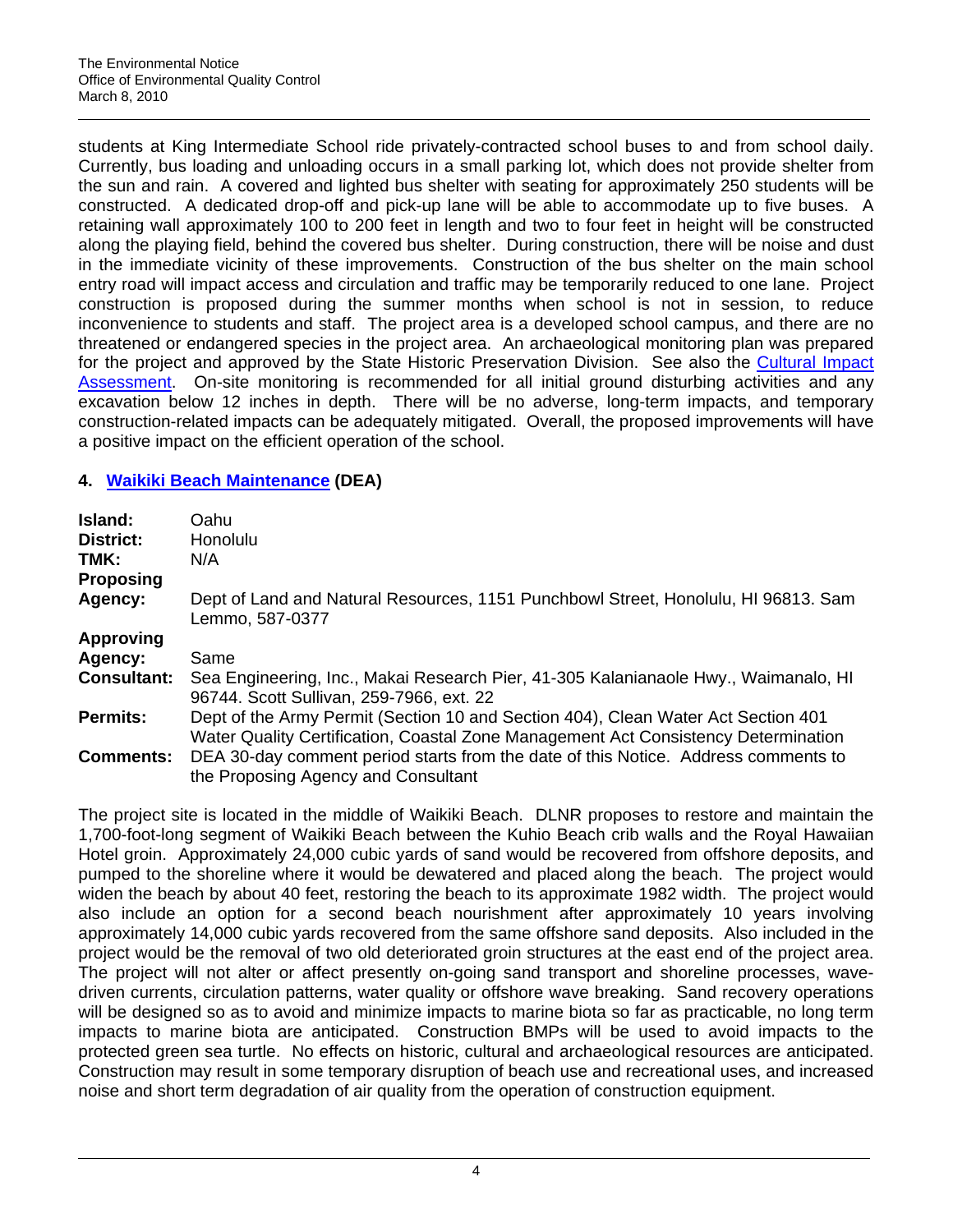## **5. [Kapiolani Medical Center for Women and Children, 15-Year Master Plan](http://oeqc.doh.hawaii.gov/Shared%20Documents/EA_and_EIS_Online_Library/Oahu/2010s/2010-03-08-OA-FEA-Kapiolani-Med-Center-Imp.pdf) (FEA)**

| Island:            | Oahu                                                                                                                                         |  |
|--------------------|----------------------------------------------------------------------------------------------------------------------------------------------|--|
| District:          | <b>Honolulu</b>                                                                                                                              |  |
| TMK:               | 2-8-11: 4, 5, 13, and portion of 29                                                                                                          |  |
| <b>Applicant:</b>  | Kapiolani Medical Center for Women and Children, 1319 Punahou Street, Honolulu, HI<br>96826. Warren Chaiko, 535-7470                         |  |
| <b>Approving</b>   |                                                                                                                                              |  |
| Agency:            | City and County of Honolulu, Dept of Planning and Permitting, 650 South King Street, 7th<br>Floor, Honolulu, HI 96813. Joyce Shoji, 768-8032 |  |
| <b>Consultant:</b> | EnvironMETeo Services, Inc., 94-520 Ukee Street, Suite A, Waipahu, HI 96797. David<br>Robichaux, 637-8030                                    |  |
| <b>Permits:</b>    | Plan Review Use (PRU), NPDES storm water, Building, Grading Permits                                                                          |  |
| <b>Comments:</b>   | FEA accepted by the Approving Agency. There is no comment period                                                                             |  |

The applicant indicates that the proposal is to upgrade the medical center and improve the off-street parking and circulation in response to community needs. The proposed improvements will be constructed in three phases. Phase I includes construction of a new 16-level Bingham Parking Structure; Phase II includes demolition of the existing Bingham Building, and construction of the Bingham Shared Services Building (neonatal/pediatric intensive care); Phase III features demolition of the existing Bingham Parking Structure and construction of a Bed Tower (hospital tower); and demolition and replacement of the Punahou Parking Structure. The proposed 15-year Master Plan (from 2010 to 2025) for the facility will add a new lot (Parcel 5) to the site, and increase off-street parking from 572 spaces to about 1,114 spaces. The Environmental Assessment is required because the project involves installation of an upgraded wastewater line, about 437 feet long, within the Bingham Street right-of-way, which is State-owned.

## **6. [Ala Moana Wastewater Pump Station Force Main #3 and #4](http://oeqc.doh.hawaii.gov/Shared%20Documents/EA_and_EIS_Online_Library/Oahu/2010s/2010-03-08-OA-FEA-Ala-Moana-Wastewater.pdf) (FEA)**

| Island:<br>District:<br>TMK:<br><b>Proposing</b>                                                                                                                                                                                                                                                                                                                                                                                                   | Oahu<br><b>Honolulu</b><br>2-1-15:23, 2-1-15:09, 1-5-41:05, 1-5-41:06                                                              |  |  |
|----------------------------------------------------------------------------------------------------------------------------------------------------------------------------------------------------------------------------------------------------------------------------------------------------------------------------------------------------------------------------------------------------------------------------------------------------|------------------------------------------------------------------------------------------------------------------------------------|--|--|
| Agency:                                                                                                                                                                                                                                                                                                                                                                                                                                            | City and County of Honolulu, Dept of Design and Construction, 650 South King Street,<br>Honolulu, HI 96813. Carl Arakaki, 768-8738 |  |  |
| <b>Approving</b>                                                                                                                                                                                                                                                                                                                                                                                                                                   |                                                                                                                                    |  |  |
| Agency:                                                                                                                                                                                                                                                                                                                                                                                                                                            | Same                                                                                                                               |  |  |
| <b>Consultant:</b>                                                                                                                                                                                                                                                                                                                                                                                                                                 | Fukunaga and Associates, Inc., 1357 Kapiolani Blvd, Ste 1530, Honolulu, HI 96814. Wynn<br>Miyamoto, 944-1821                       |  |  |
| Shoreline Setback Variance (confirmation not in shoreline setback), Street Usage, Special<br><b>Permits:</b><br>Management Area, Flood Zone Variance, Zoning Waiver, Grading, Grubbing, Excavation,<br>& Stockpiling, Dewatering, NPDES for Construction Related Discharges, Conservation<br>District Use, Kakaako District Special Management Area, Makai Area Development,<br>Community Noise Control, Department of the Army Permit, Section 10 |                                                                                                                                    |  |  |
| <b>Comments:</b>                                                                                                                                                                                                                                                                                                                                                                                                                                   | FEA accepted by the Approving Agency. There is no comment period                                                                   |  |  |

The proposed project will provide construct two new force mains between the Ala Moana Wastewater Pump Station and the Sand Island Wastewater Treatment Plant. The proposed project will benefit the community by providing sufficient capacity, as well as backup capacity, for the Ala Moana wastewater pumping system. The project will also reduce the possibility of wastewater spills. The project will have short term construction impacts on traffic, noise, and air quality. No long term impacts are expected.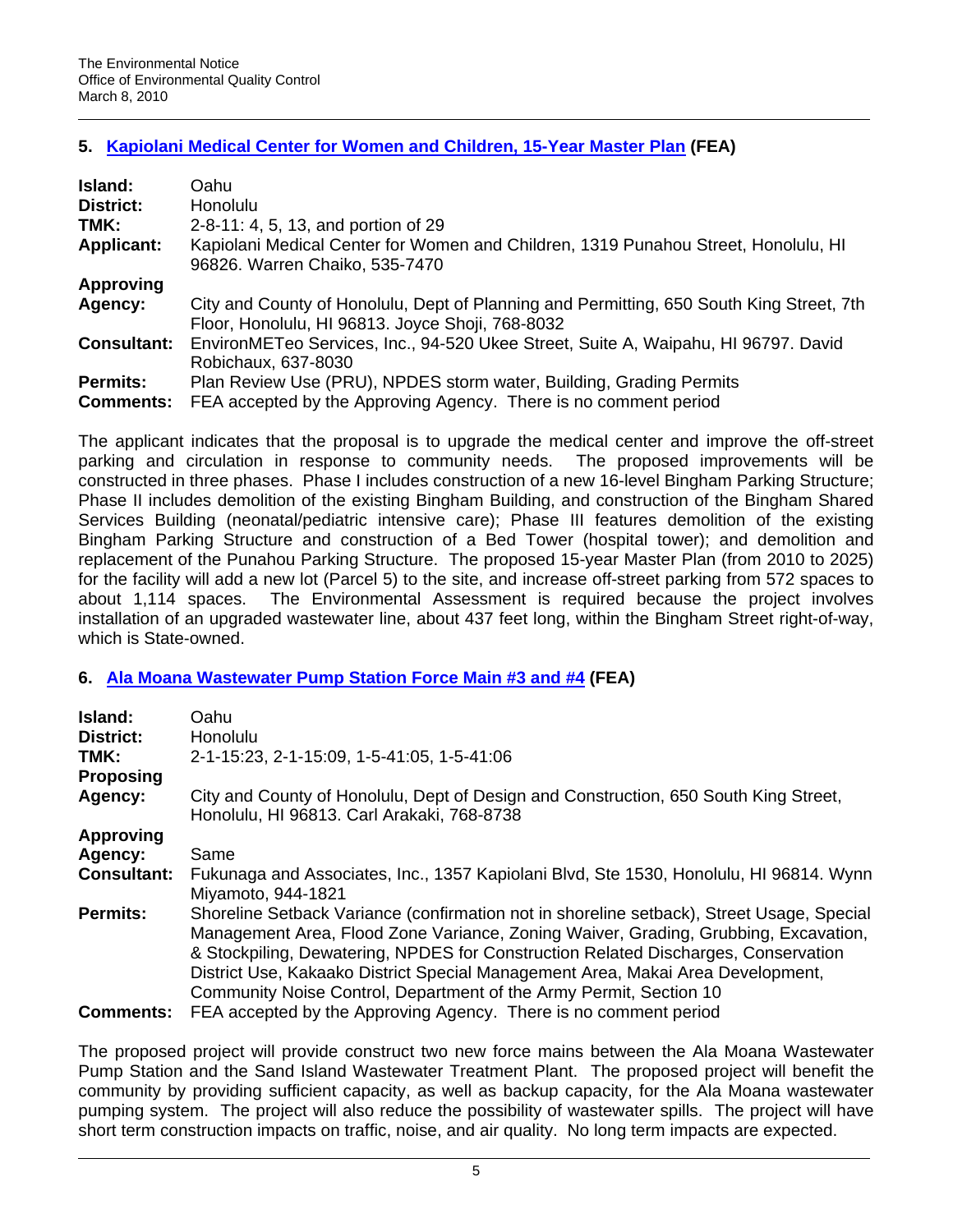## **7. [Kahn \(After-the-Fact\) Seawall](http://oeqc.doh.hawaii.gov/Shared%20Documents/EA_and_EIS_Online_Library/Oahu/2010s/2010-03-08-OA-DEA-Kahn-Seawall.pdf) (DEA)**

| Island:            | Oahu                                                                                                 |  |
|--------------------|------------------------------------------------------------------------------------------------------|--|
| District:          | Honolulu                                                                                             |  |
| TMK:               | $3 - 6 - 1:38$                                                                                       |  |
| <b>Applicant:</b>  | Philippe Kahn, Kahn Family Trust, 146 Wailupe Circle, Honolulu, HI                                   |  |
| <b>Approving</b>   |                                                                                                      |  |
| Agency:            | Dept of Planning and Permitting, City and County of Honolulu, 650 South King Street, 7 <sup>th</sup> |  |
|                    | Floor, Honolulu, HI 96813                                                                            |  |
| <b>Consultant:</b> | Wil Chee - Planning & Environmental, 1018 Palm Drive, Honolulu, HI 96814-1929                        |  |
| <b>Permits:</b>    | Shoreline Setback Variance (SV)                                                                      |  |
| <b>Comments:</b>   | DEA 30-day comment period starts from the date of this Notice. Address comments to                   |  |
|                    | the Applicant, with copies to the Approving Agency and Consultant                                    |  |

The applicant seeks an after-the-fact shoreline setback variance to repair and increase the height of an existing variable height concrete rubble masonry (CRM) seawall that extends along the seaward boundary of the subject parcel located at 146 Wailupe Circle in Wailupe. A wood pier extends seaward from the seawall which retains a backfilled lawn. The parcel is developed with a single-family dwelling.

The Department of Planning and Permitting (DPP) records indicate that there is a nonconforming shoreline protection structure (seawall) at this location. Repairing and increasing the height of the existing seawall requires that an after-the-fact shoreline setback variance be obtained from the DPP. As an improvement that is considered accessory to the single-family use of the lot, the seawall is not considered development and, therefore, is exempt from Special Management Area (SMA) requirements.

## **MAUI (HRS 343)**

# **8. [Hale Hui Kai Community Plan Amendment](http://oeqc.doh.hawaii.gov/Shared%20Documents/EA_and_EIS_Online_Library/Maui/2010s/2010-03-08-MA-FEA-Hale-Hui-Kai-Comm-Plan-Amend.pdf) (FEA)**

| Island:            | Maui                                                                                   |
|--------------------|----------------------------------------------------------------------------------------|
| District:          | Wailuku                                                                                |
| TMK:               | $(2)3 - 9 - 04:25$                                                                     |
| <b>Applicant:</b>  | Hale Hui Kai Association of Apartment Owners (AOAO), 2994 South Kihei Road, Kihei, HI  |
|                    | 96753. Ben Little, General Manager, 879-6240                                           |
| <b>Approving</b>   |                                                                                        |
| Agency:            | Maui Planning Commission, 250 South High Street, Wailuku, HI 96793. Jeffrey Dack,      |
|                    | AICP, Current Planning Supervisor, 244-7735                                            |
| <b>Consultant:</b> | Munekiyo & Hiraga, Inc., 305 High Street, Suite 104, Wailuku, HI 96793. Mark Alexander |
|                    | Roy, AICP, Project Manager, 244-2015                                                   |
| <b>Permits:</b>    | <b>Community Plan Amendment</b>                                                        |
| <b>Comments:</b>   | FEA accepted by the Approving Agency. There is no comment period                       |

The Hale Hui Kai property is an existing 41-unit resort condominium complex located on South Kihei Road in Kihei, Maui. Units within the condominium are either utilized by the owners as residential apartments or operated as short-term vacation rentals. The property is designated "Urban" by the State Land Use Commission, "Single-Family" by the Kihei-Makena Community Plan and "H-M, Hotel" by the County of Maui zoning ordinance. The existing building was constructed over 30 years ago in 1971 in accordance with the property's "Hotel" designation, which was set forth by the 1970 Kihei Civic Development Plan (KCDP) and County Zoning.

Many years after the completion of construction, the adoption and subsequent update of the Kihei-Makena Community Plan (in 1985 and 1998 respectively) resulted in the property being designated for "Single-Family" use. This designation did not reflect the intended "Hotel" land use as reflected in the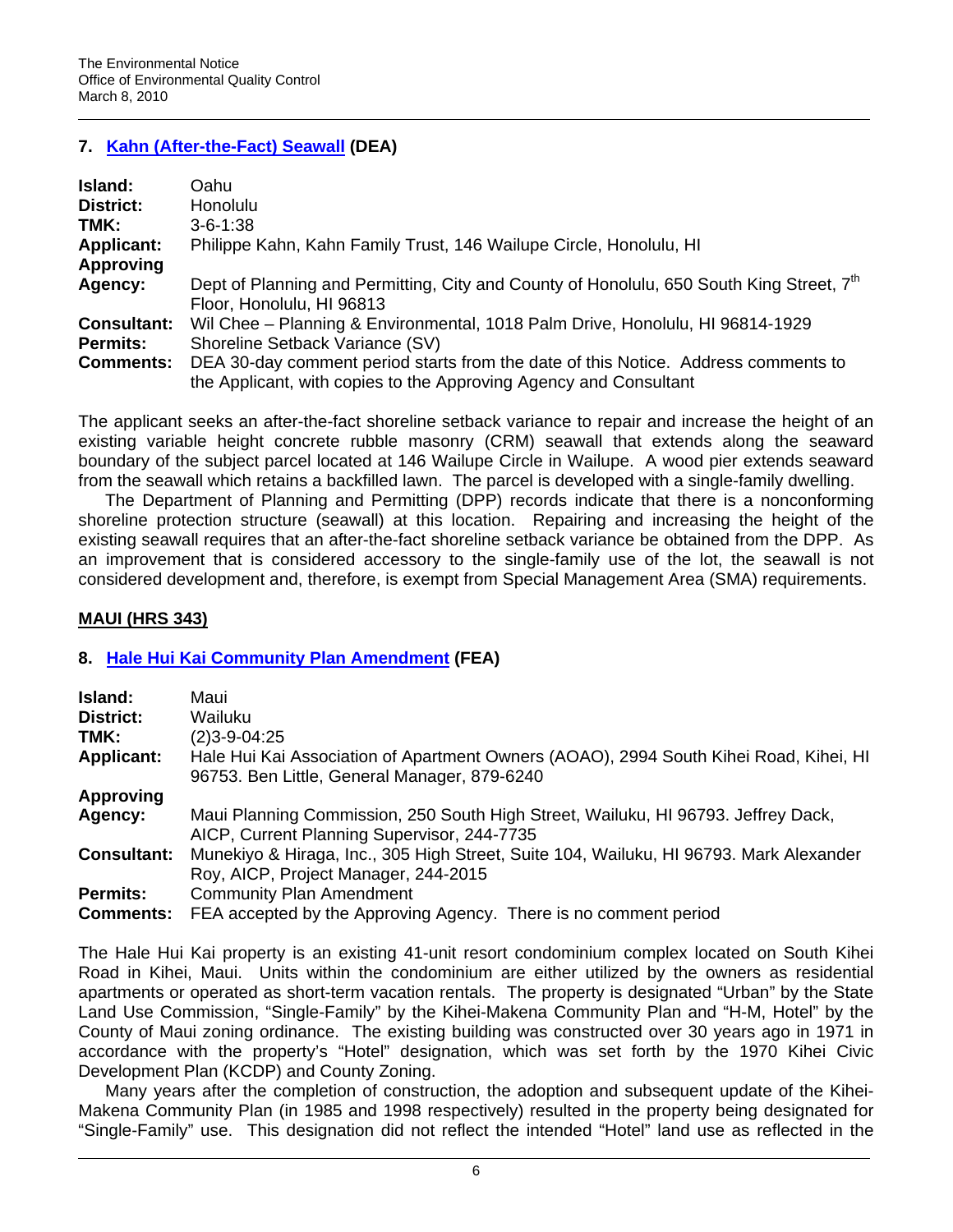1970 KCDP and County zoning maps, nor did it acknowledge the existing use present on the property at the time. Furthermore, the designation was also assigned without the prior knowledge, consent, or notification of the landowners.

To reestablish consistency between the land use designation for the property, Hale Hui Kai AOAO is proposing a Community Plan Amendment (CPA) which would amend the Kihei-Makena Community Plan designation for the property from "Single-Family" to "Hotel". Approval of the CPA would assign an appropriate community plan designation to the property. The CPA would reflect the existing land use that has been present on the property for over 30 years and would also allow implementation of repair and maintenance work that will be necessary at the property in future years. It is noted that there are no construction improvements to the existing condominium buildings at the resort being proposed as part of the CPA request.

## **9. [The Villages of Leialii Affordable Housing](http://oeqc.doh.hawaii.gov/Shared%20Documents/EA_and_EIS_Online_Library/Maui/2010s/2010-03-08-MA-EISPN-Villages-of-Leialii.pdf) (EISPN)**

| Island:                             | Maui                                                                                                                                                                                                                                                        |
|-------------------------------------|-------------------------------------------------------------------------------------------------------------------------------------------------------------------------------------------------------------------------------------------------------------|
| District:                           | Lahaina                                                                                                                                                                                                                                                     |
| TMK:                                | TMK 4-5-21:03, 04, 05, 13, 21, 22, and 4-5-28:70                                                                                                                                                                                                            |
| <b>Proposing</b>                    |                                                                                                                                                                                                                                                             |
| Agency:                             | Hawaii Housing Finance & Development Corporation, 677 Queen Street, Suite 300,<br>Honolulu, HI 96813. Stanley Fujimoto, Project Manager, tel: 587-0541, fax: 587-0600                                                                                       |
| <b>Approving</b>                    |                                                                                                                                                                                                                                                             |
| Agency:                             | Same                                                                                                                                                                                                                                                        |
| <b>Consultant:</b>                  | Belt Collins Hawaii, 2153 North King Street, Honolulu, HI 96819. Susan Sakai, tel: 521-<br>5361, fax: 538-7819                                                                                                                                              |
| <b>Permits:</b><br><b>Comments:</b> | County Change of Zone, NPDES, Subdivision Approval, Plan Approval, Grading, Building<br>EISPN 30-day comment period starts from the date of this Notice. Address comments to<br>the Proposing Agency, with copies to the Accepting Authority and Consultant |

The Hawaii Housing Finance & Development Corporation (HHFDC) is the State's primary agency tasked with overseeing the financing and development of housing affordable to workforce and lower- and moderate-income families. The HHFDC intends to issue a Request for Proposals (RFP) to prospective development companies for the proposed project, which will be located in Lahaina, Maui. The project site consists of approximately 1,033 acres of ceded lands owned by the State. Project lands will be leased or otherwise handled in conformity with laws governing ceded lands.

The project responds to the limited supply of housing for workforce and lower- and moderate income residents in West Maui. Provision of new housing near jobs in Lahaina and the Kaanapali resort will tend to reduce commuting traffic, and hence congestion, in Lahaina and on the route to Central Maui.

The Villages of Leialii will create a community based on sustainable building and design principles to serve West Maui residents. Proposed land uses will include single-family and multi-family residential housing units with a range of densities, neighborhood parks, and a mixed-use (commercial and residential) town center with open space. Sites for two elementary schools have been identified. Primary access to the proposed development and project site will be the Honoapiilani Highway (Route 30).

# **COASTAL ZONE NOTICES**

# **Federal Consistency Reviews**

The Hawaii Coastal Zone Management (CZM) Program has received the following federal actions to review for consistency with the CZM objectives and policies (HRS 205A). This public notice is being provided in accordance with Section 306(d)(14) of the National Coastal Zone Management Act of 1972, as amended. For general information about CZM federal consistency, please call John Nakagawa at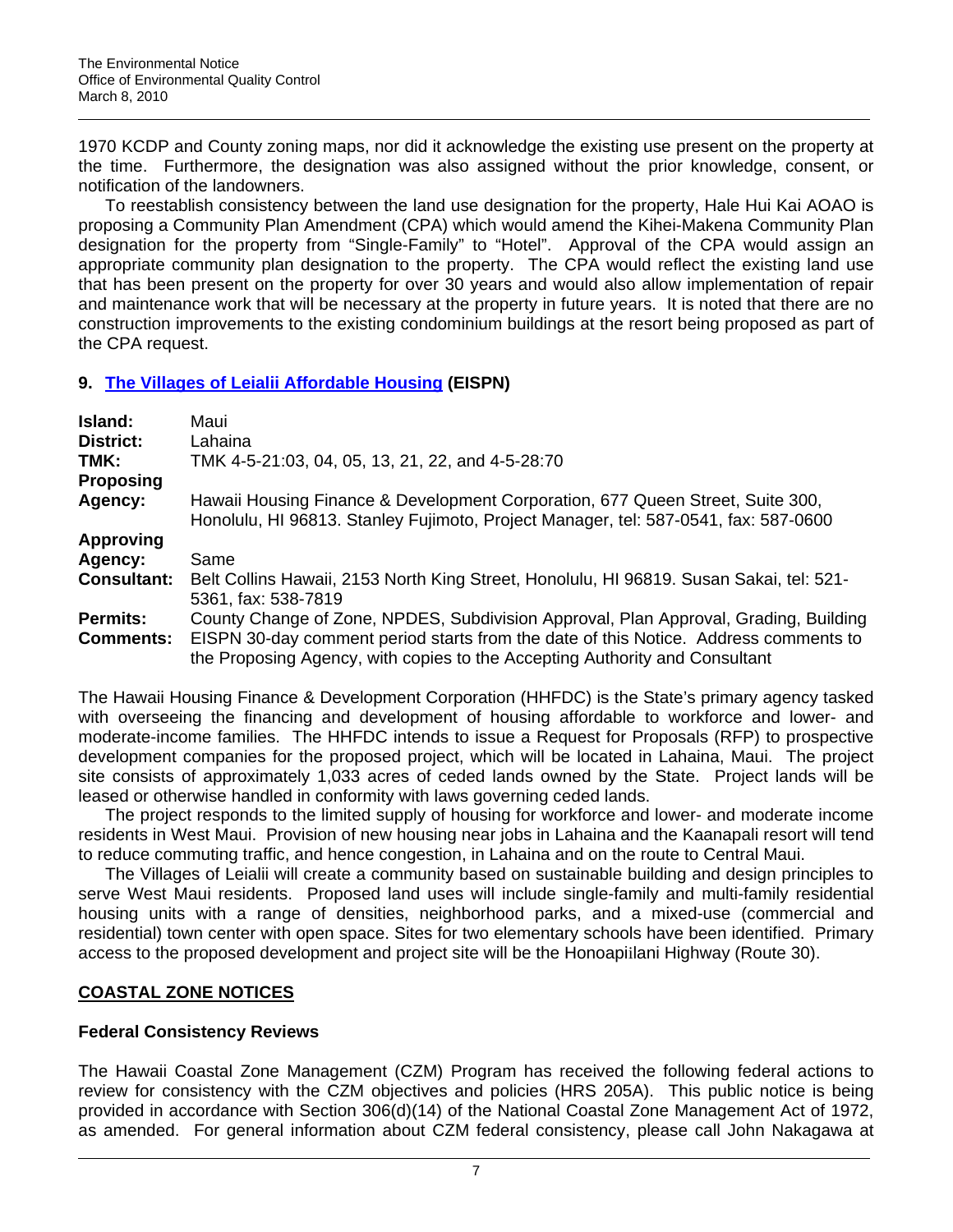587-2878 or the CZM staff person listed below. For neighbor islands call toll-free: Kauai: 274-3141 x72878, Lanai & Molokai: 468-4644 x72878, Maui: 984-2400 x72878, or Hawaii: 974-4000 x72878. Federally mandated deadlines require that comments be received by the date specified below. Send comments to: Office of Planning, Department of Business, Economic Development and Tourism, P.O. Box 2359, Honolulu, HI 96804. Email: [jnakagaw@dbedt.hawaii.gov](mailto:jnakagaw@dbedt.hawaii.gov) or Fax: (808) 587-2899.

# **[Pacific Missile Range Facility Missile Intercept Test Support, Kauai](https://www.govsupport.us/pmrfczm/Review_Document.pdf)**

|              | Federal Action: Federal Agency Activity            |
|--------------|----------------------------------------------------|
|              | Federal Agency: U.S. Department of the Navy        |
| Contact:     | David Hasley, (256) 955-4170                       |
| Location:    | Kekaha, Kauai                                      |
| CZM Contact: | John Nakagawa, 587-2878, jnakagaw@dbedt.hawaii.gov |

Proposed Action: Update the capabilities of the Pacific Missile Range Facility (PMRF) to support future tests of missile intercept technologies. The proposal includes the construction and modification of PMRF facilities to test new land-based interceptor systems, such as the Aegis Ashore Missile Defense program, and the enhancement of current intercept test capabilities at PMRF. Additional land-launched systems would be placed at PMRF, including the installation of missile launchers, radars, and support facilities. The Aegis Ashore Missile Defense program would construct an interceptor launch area that would include a launch pad, a launch equipment building, and a land-based Aegis launch system. Three lighting and instrumentation towers would be erected at the interceptor launch area for mounting video and sensor equipment to monitor missile launches. The proposed program would also establish an Aegis Ashore Test Center (ATTC) on PMRF, which includes launch fire control, radar, 2 towers, mission analysis secure rooms, radar maintenance area, and fire water tanks and pumps. Comments Due: March 22, 2010

# **Special Management Area (SMA) Minor Permits**

The following is a list of SMA Minor permits that have been approved or are pending by the respective county/state agency (HRS §205A-30). For more information, please contact the appropriate county/state Planning Department. Honolulu (523-4131); Hawaii (961-8288); Kauai (241-6677); Maui (270-7735); Kakaako (Honolulu) or Kalaeloa Community Development District (587-2840).

| <b>Location (TMK)</b> | <b>Description (File No.)</b>                  | <b>Applicant/Agent</b>              |
|-----------------------|------------------------------------------------|-------------------------------------|
| Hawaii: South Kohala  | Install a Stealth Telecom Facility on the      | AT & T Wireless                     |
| $(6-8-22:08)$         | Rooftop of the North Tower (SMM 10-141)        |                                     |
| Maui: (1-1-02:10)     | <b>Structure for Existing Fuel Tanks (SM2)</b> | <b>State Dept of Transportation</b> |
|                       | 20100012)                                      |                                     |
| Maui: (4-6-29:14)     | Renovations (SM2 20100013)                     | <b>Bill Salawich</b>                |

# **Shoreline Notices** - **Certification Applications**

The following shoreline certification applications (HRS §205A-42 and HAR §13-222-12) are available for inspection at the DLNR District Land Offices on Kauai, Hawaii and Maui and in Honolulu, 1151 Punchbowl Street, Room 220, (ph. 587-0414). All comments shall be submitted in writing to the State Land Surveyor, 1151 Punchbowl Street, Room 210, Honolulu, HI 96813 and postmarked no later than 15 calendar days from the date of the public notice of the application. If there are any questions, please call Ian Hirokawa at 587-0420.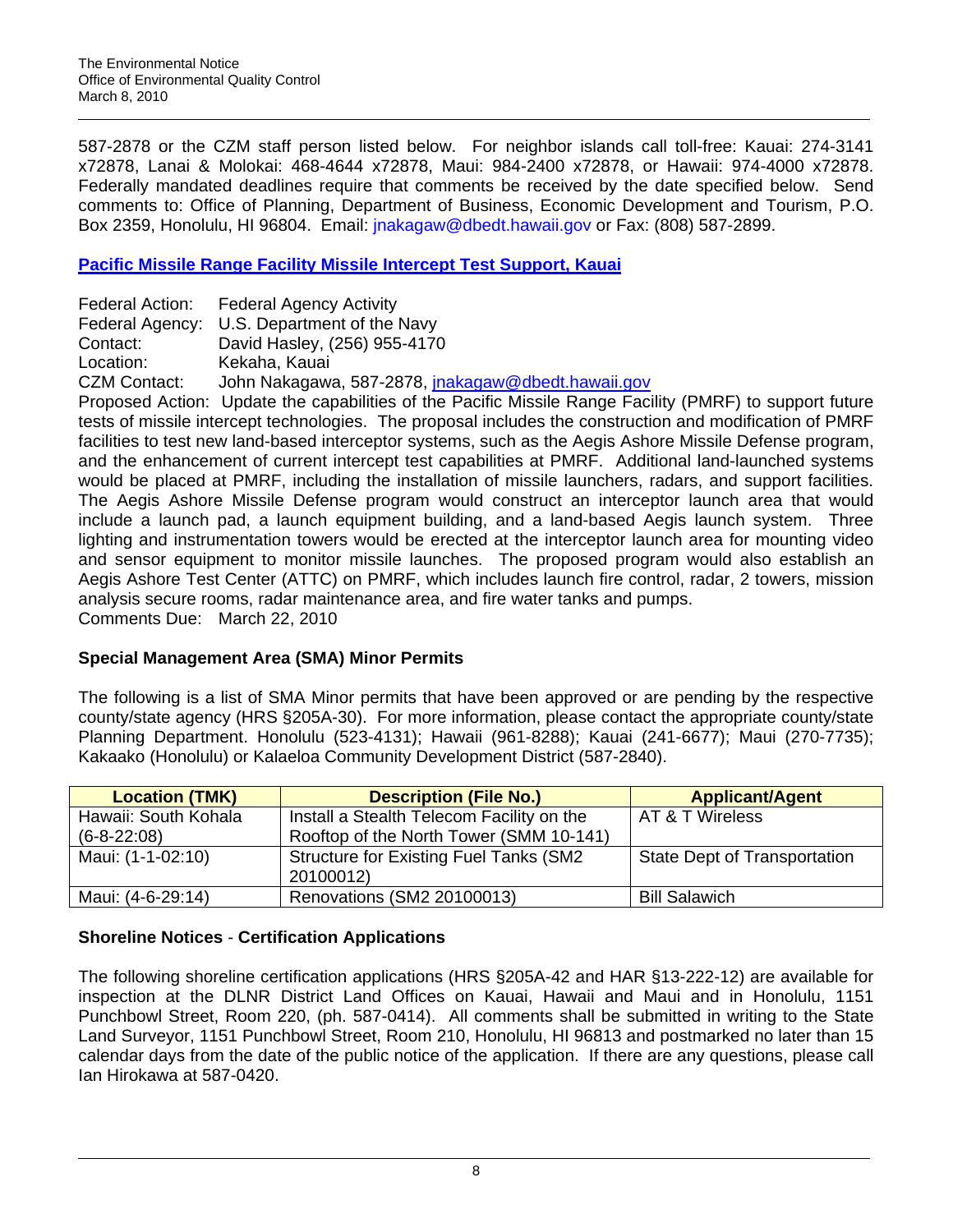| File No.      | <b>Date</b> | <b>Location</b>                                                                      | <b>Applicant/Owner</b>       | <b>TMK</b>           |
|---------------|-------------|--------------------------------------------------------------------------------------|------------------------------|----------------------|
| OA-1348       | 2/26/10     | Lot 57, Land Court Application 1052 and<br>Lot 28, Portion R.P. 2243, L.C. Aw. 10613 | Walter P.<br>Thompson, Inc./ | 8-4-05:02            |
|               |             | Ap. 5 to A. Paki situate at Makaha,                                                  | Manuel Madeira               |                      |
|               |             | Waianae, Oahu                                                                        |                              |                      |
|               |             | Address: 84-905 Farrington Highway                                                   |                              |                      |
|               |             | Purpose: Building permit                                                             |                              |                      |
| OA-1349       | 2/26/10     | Land Court Application 1069 consolidation                                            | Walter P.                    | $9 - 1 - 57:19$      |
|               |             | of Lots 17679 and 17680 as shown on Map                                              | Thompson, Inc./              |                      |
|               |             | 1354 the resubdivision of said consolidation                                         | Ko Olina Ocean               |                      |
|               |             | into Lots A and B situate at Honouliuli,                                             | Marina LLC                   |                      |
|               |             | Ewa, Oahu                                                                            |                              |                      |
|               |             | Address: 92-100 Waipahe Place                                                        |                              |                      |
|               |             | Purpose: Consolidation and resubdivision                                             |                              |                      |
| <b>HA-421</b> | 2/23/10     | Lot 1-A, portion of R.P. Gr. 1035 to John                                            | Daniel Berg/                 | $3 - 2 - 03:41$      |
|               |             | Parker and L.P. Gr. S-15,617 to Robert E.                                            | Laurie Robertson,            |                      |
|               |             | Stengle and Christine M. Stengle situate at                                          | Scott Watson                 |                      |
|               |             | Puuohua 2nd, North Hilo, Island of Hawaii                                            |                              |                      |
|               |             | Address: N/A                                                                         |                              |                      |
|               |             | Purpose: Determine shoreline setback                                                 |                              |                      |
| KA-335        | 2/24/10     | Lots 5, 6, and 8 Land Court Application                                              | Esaki Surveying              | $4 - 3 - 02:15, 16,$ |
|               |             | 1166 situate at North Olohena, Kawaihau,                                             | and Mapping, Inc./           | 20                   |
|               |             | Kauai                                                                                | Coconut Beach                |                      |
|               |             | Address: Aleka Loop                                                                  | Development LLC              |                      |
|               |             | Purpose: Subdivision requirement                                                     |                              |                      |

# **Shoreline Notices - Certifications and Rejections**

The following shorelines have been proposed for certification or rejection by DLNR (HRS §205A-42 and HAR §13-222-26). Any person or agency who wants to appeal shall file a notice of appeal in writing with DLNR no later than 20 calendar days from the date of the public notice. The appeal shall be sent to the Board of Land and Natural Resource, 1151 Punchbowl Street, Room 220, Honolulu, HI 96813.

| <b>File No.</b> | <b>Proposed /</b><br><b>Rejected</b>   | <b>Location</b>                                                                                                                                                                                                                       | <b>Applicant /</b><br><b>Owner</b>                       | <b>TMK</b>                 |
|-----------------|----------------------------------------|---------------------------------------------------------------------------------------------------------------------------------------------------------------------------------------------------------------------------------------|----------------------------------------------------------|----------------------------|
| OA-1334         | Proposed<br>Shoreline<br>Certification | Lot 5 of Section A of the Kawailoa Beach<br>Lots as shown on Bishop Estate Map 4210<br>situate at Kawailoa, Waialua, Oahu<br>Address: 61-671 Kamehameha Hwy<br>Purpose: Building setback requirement                                  | Jaime F.<br>Alimboyoguen/<br>Richard &<br>Sandra Cunha   | $6 - 1 - 10:11$            |
| OA-1338         | Proposed<br>Shoreline<br>Certification | Lots 24 & 24A, 25 & 25A, & 26 & 26A of the<br>Kahala Subdivision R.P. 7721, L.C. Aw. 228,<br>Ap. 2 to Kaleiheana situate at Kahala,<br>Honolulu, Oahu<br>Address: 4423, 4433 & 4415 Kahala Avenue<br>Purpose: Development of property | Dennis K.<br>Hashimoto/ WF<br>Coastal<br>Properties, LLC | $3 - 5 - 03:08$<br>09 & 10 |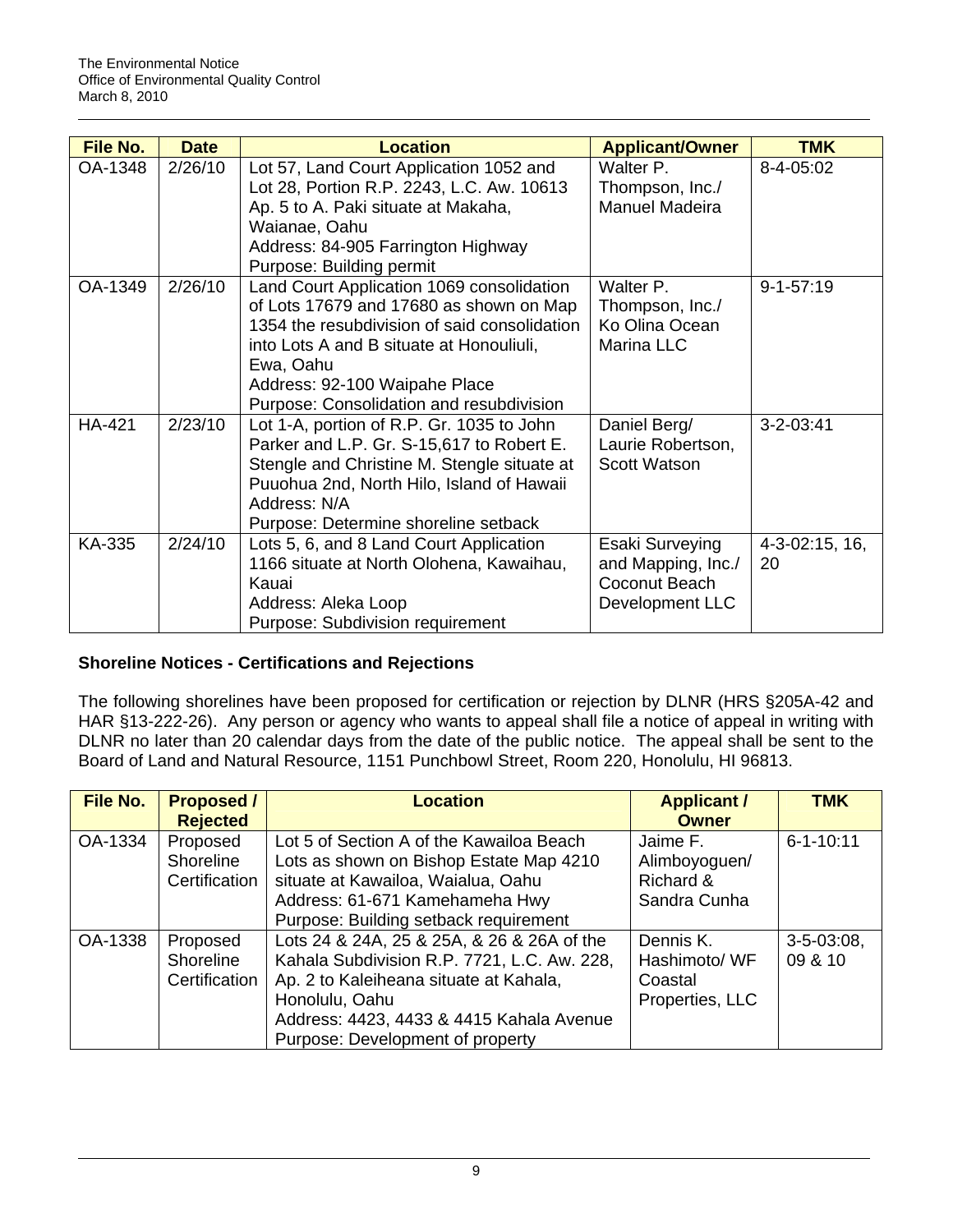| OA-1342       | Proposed<br>Shoreline<br>Certification | Lot 14 of Kawailoa Beach Lots being a<br>portion of Royal Patent 4475, Land<br>Commission Award 7713, Apana 33, to V.<br>Kamamalu situate at Kawailoa, Waialua,<br>Oahu<br>Address: 61-635 Kamehameha Highway<br>Purpose: Setback purposes                                                         | Austin, Tsutsumi<br>and Associates,<br>Inc./ Michael and<br>Nina Fox                                                        | $6 - 1 - 10:01$ |
|---------------|----------------------------------------|----------------------------------------------------------------------------------------------------------------------------------------------------------------------------------------------------------------------------------------------------------------------------------------------------|-----------------------------------------------------------------------------------------------------------------------------|-----------------|
| <b>HA-418</b> | Proposed<br>Shoreline<br>Certification | Lot 49, Vacationland Hawaii (F.P. 814), L.C.<br>Aw. 8559, Apana 5 situate at Kapoho, Puna,<br><b>Island of Hawaii</b><br>Address: Wai Opae Road<br>Purpose: Build single family residence                                                                                                          | Gary Banks/<br><b>Gary Roth</b>                                                                                             | 1-4-68:37       |
| HA-419        | Proposed<br>Shoreline<br>Certification | Lot 8 Portions of Grant 3156, Apana 2 to<br>W.H. Rickard Royal Patent Grant 1965 to<br>Mukhia and Royal Patent 7415 Land<br>Commission Award 7895 to Kailieleeli situate<br>at Namoku, Hamakua, Island of Hawaii<br>Address: N/A<br>Purpose: SMA, conservation district<br>boundary interpretation | County of<br>Hawaii,<br>Department of<br>Environmental<br>Management/<br>State of Hawaii,<br>Hawaii Health<br>Systems Corp. | 4-5-02:60       |
| MA-444        | Proposed<br>Shoreline<br>Certification | Lot 59-B of the Makena Beach Lots being a<br>portion of Land Commission Award 11,216,<br>Apana 21 to M. Kekauonohi situate at<br>Honuaula, Makawao, Maui<br>Address: 4456 Makena Road<br>Purpose: N/A                                                                                              | Akamai Land<br>Surveying, Inc./<br>La Canada c/o<br>Stephen Finn                                                            | $2 - 1 - 11:29$ |
| OA-1305       | Rejection                              | Parcel 1 Maili Stream and Tributaries, Line<br>M-4 situate at Lualualei, Waianae, Oahu<br>Address: Farrington Highway<br>Purpose: Construction within setback area                                                                                                                                 | ControlPoint<br>Surveying, Inc./<br>State of Hawaii                                                                         | 8-7-05:04       |
| <b>HA-405</b> | Rejection                              | Kona Bali Kai Condominium on Parcel<br>Number Four situate at North Kona, Island of<br>Hawaii<br>Address: 76-6246 Alii Drive<br>Purpose: Shoreline certification                                                                                                                                   | Michael Sweere/<br>Kona Bali Kai<br><b>AOAO</b>                                                                             | 7-6-15:23       |

# **POLLUTION CONTROL PERMITS**

The following is a list of some pollution control permits currently before the State Department of Health (HRS 342B and HAR §11-60.1). For more information, please contact the number below.

| <b>Branch</b>                                                     | <b>Applicant and</b>                                                                                     | <b>Project</b>                                                             | <b>Date</b>                 | <b>Proposed</b>                         |
|-------------------------------------------------------------------|----------------------------------------------------------------------------------------------------------|----------------------------------------------------------------------------|-----------------------------|-----------------------------------------|
| <b>Permit Type</b>                                                | <b>Permit Number</b>                                                                                     | <b>Location</b>                                                            |                             | <b>Use</b>                              |
| Clean Air Branch,<br>586-4200,<br><b>Covered Source</b><br>Permit | G. Ibarra Equipment<br><b>Rentals</b><br>CSP No. 0535-01-CT<br><b>Renewal Application</b><br>No. 0535-02 | Located at:<br><b>Various Temporary</b><br><b>Sites</b><br>State of Hawaii | Comments<br>Due:<br>3/29/10 | 323 Tons per Hour<br>Jaw Crushing Plant |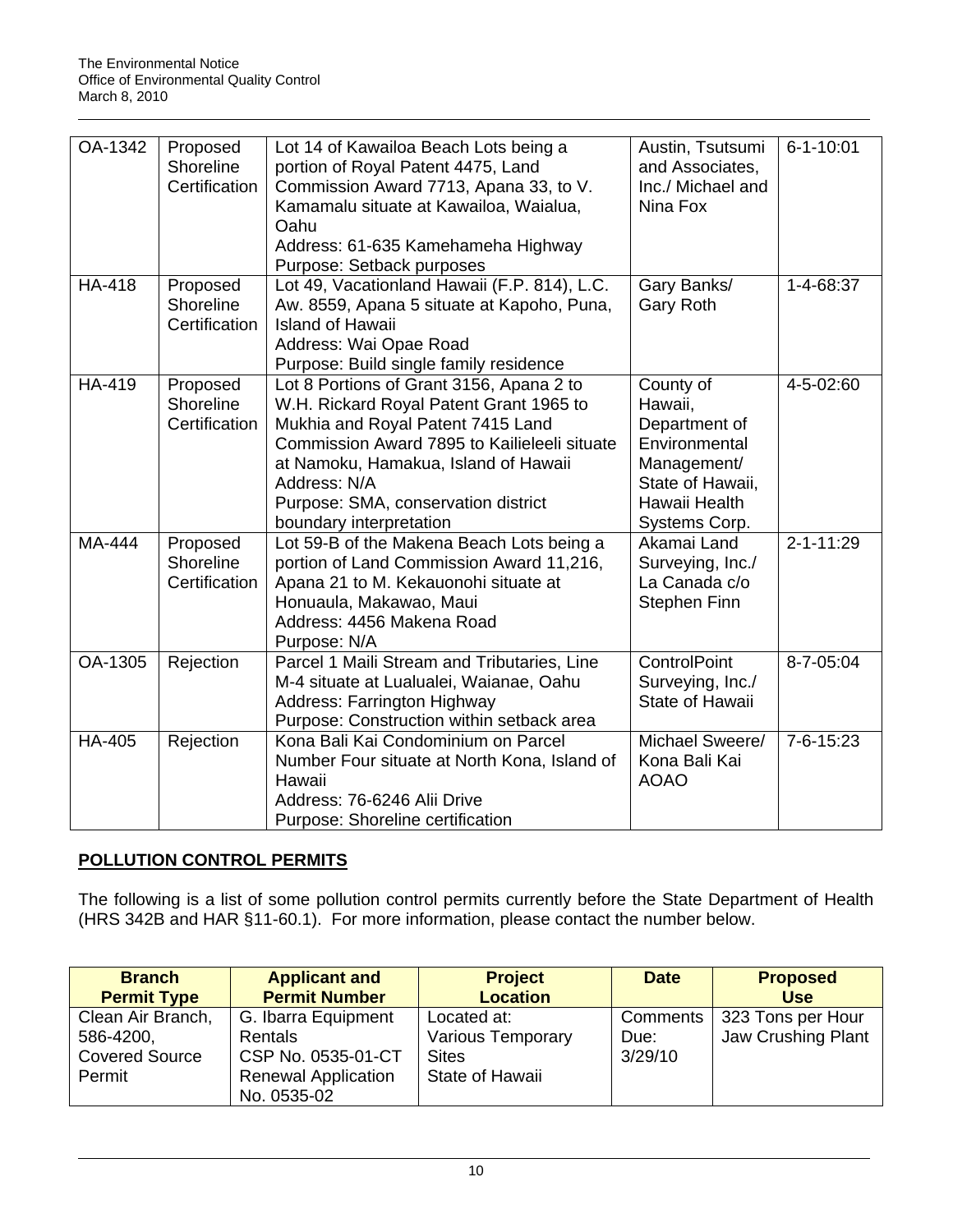## **FEDERAL NOTICES**

## **Saddle Road (HI-200) Improvements Project from Mamalahoa Highway (HI-190) to Milepost 41, Hawaii County, Final Supplemental Environmental Impact Statement (FSEIS)**

On Feb 26, 2010, the subject FSEIS was published in the Federal Register. As part of the NEPA approval process, 30 days after the Record of Decision is announced in the Federal Register, the FSEIS is deemed accepted. For more information, contact Melissa Dickard at 720-963-3691.

## **[Notification of Availability, Kahuku Wind Power, LLC's Wind Energy Generation Facility, Draft](http://lgprogram.energy.gov/NEPA-1b-7.html)  [Environmental Assessment, Oahu](http://lgprogram.energy.gov/NEPA-1b-7.html)**

The US Department o Energy is evaluating whether or not to provide a federal loan guarantee to Kahuku Wind Power, LLC to support construction of a new 30 megawatt commercial wind energy generation facility on approximately 578 acres on Kahuku, Oahu. The purpose of and need for agency action is to comply with the DOE's mandate by selecting eligible projects that meet the goals of the Act. The DOE is using the National Environmental Policy Act (NEPA) process to assist in determining whether to issue a loan guarantee to Kahuku Wind Power, LLC to support the proposed project. The two principal goals of the loan guarantee program are to encourage commercial use of new or significantly improved energy related technologies and to achieve substantial environmental benefits. The proposed project would integrate installation of Xtreme Power's Batter System and Clipper Liberty™ wind turbine generators, two new or significantly improved technologies compared to commercial technologies currently available in the US. Successful integration of these technologies has the potential to serve as a model for other renewable energy opportunities in Hawaii and elsewhere, particularly in regions with isolated power grids with remote, low voltage transmission lines. The proposed facility would make renewable, wind generated electricity available, thereby avoiding air pollutants and anthropogenic emission of greenhouse gases that would otherwise be produced by existing nonrenewable energy sources.

Please provide any comments on the draft EA by March 31, 2010. Email correspondence to [sharon.r.thomas@hg.doe.gov](mailto:sharon.r.thomas@hg.doe.gov) is recommended and preferred. Written comments can also be sent via regular mail at the following address: Ms. Sharon R. Thomas, US Department of Energy, 1000 Independence Ave., SW (CF-1.3): Washington, DC 20585.